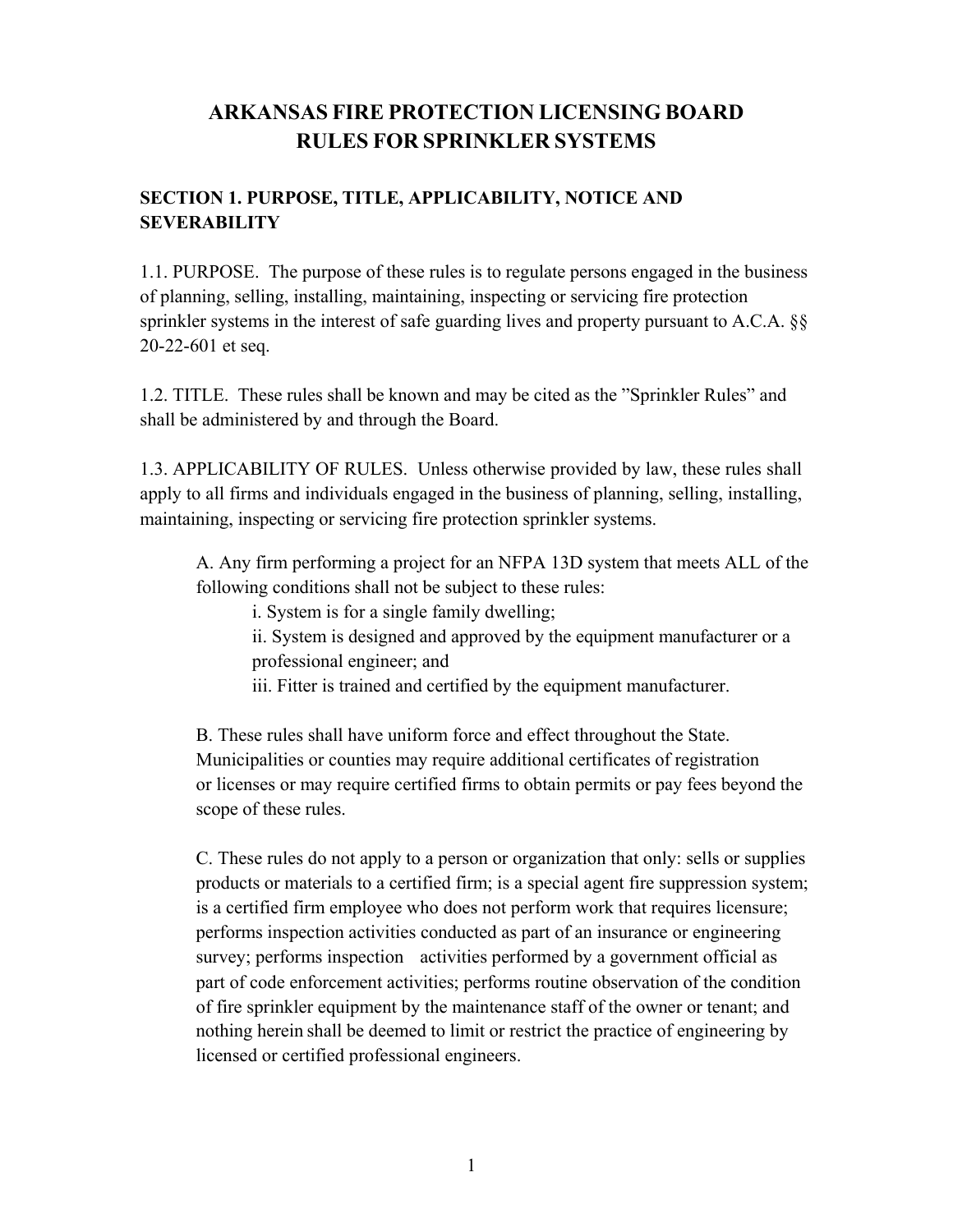1.4. NOTICE. Notice by the Board as required by any provisions of statute or of these rules must be given by personal service or mail, postage prepaid, addressed to the person to be notified at his last known address of residence or business as it appears in the Board's records.

1.5. Severability. If any provision of these rules or the application thereof to any person or circumstance is held invalid for any reason the invalidity shall not affect the other provisions or any other application of these rules which can be given effect without the invalid provisions or application. To this end all provisions of these rules are declared to be severable.

# **SECTION 2. DEFINITIONS**

2.1. AFSA – American Fire Sprinkler Association, a nationally recognized trade organization.

2.1.2.2. AHJ – means Authority Having Jurisdiction

 $2.2.2.3.$  Apprentice – A qualified person enrolled as required in an apprenticeship program recognized by the Board, and who may perform work entitled by the licensee under the direct supervision of a licensed employee.

2.3.2.4. Authority Having Jurisdiction (AHJ) –The organization, office or individual responsible for enforcing the requirements of a code or standard, or for approving equipment, materials, and installation, or a procedure. 2.4.2.5. Branch office - an office that has a different location but the same name and tax identification number as the primary applicant. If a certified firm obtained a certificate of registration for a separate business location(s) or office(s) on or before the effective date of this rule, the Board will consider that separate business location or office to be a branch office as defined by these rules.

2.5.2.6. Certificate – the certificate of registration issued by the Board to any firm for the purpose of granting permission to such firm to perform any act for which the law requires a certificate of registration. .

2.6.2.7. Certified Firm – any business owned by an individual, partnership, corporation or association holding a current certificate of registration issued by the Board.

2.7.2.8. Deficiency - For the purposes of inspecting, testing, and maintenance of water-based fire protection sprinkler systems, a condition that will or has the potential to adversely impact the performance of a system or portion thereof but does not rise to the level of an impairment.

 $2.8.2.9.$  Demarcation – a point of a service, an isolating valve downstream of the domestic meter service, where the fire service line becomes a dedicated fire protection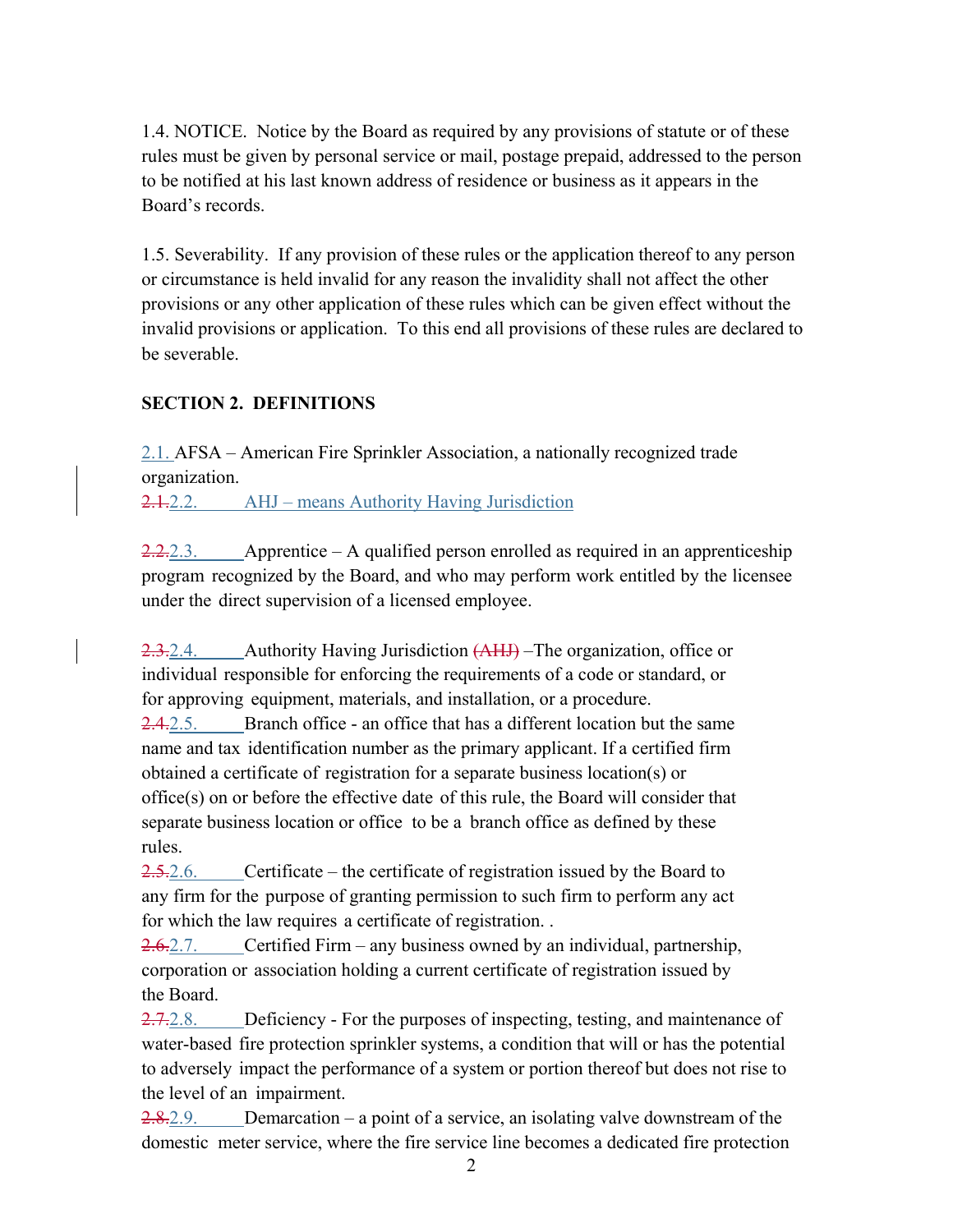sprinkler system supply line installed, or serviced by a fire protection sprinkler system firm under the direct supervision and responsibility of a fire protection sprinkler system firm as herein defined.

2.9.2.10. Direct Supervision - on-site coordination, instruction and evaluation given by a licensed fitter, inspector, or RME to ensure that all work is installed per any adopted codes and standards.

2.10.2.11. Fire Protection Sprinkler System means:

A. An assembly of underground or overhead piping or conduits that convey water, with or without agents, to dispersal openings or devices to extinguish, control or contain fire and to provide protection from exposure to fire or the products of combustion; and

B. A standpipe and hose system as defined under the provisions of National Fire Protection Association pamphlet number fourteen (No. 14): Standard for The Installation for Standpipe and Hose Systems.

2.11.2.12. Fire Protection Sprinkler System Firm or "firm" – means a person, partnership, corporation, or association engaged in the planning, fire protection layout, selling, installing, maintaining, inspecting and/or or servicing of fire protection sprinkler systems, including, without limitation, standpipes, hose stations, and fire pumps.

- 2.12.2.13. Fitter –a licensed employee responsible for the initial installation of the fire sprinkler, and whose responsibilities are more fully described in these rules. A licensed inspector or RME is authorized to perform the duties of a licensed fitter.
- 2.13.2.14. Full-Time an employee is considered to work full-time if the employee works an average of at least 30 hours per week.
- 2.14.2.15. Impairment A condition where a fire protection system or unit or portion thereof is out of order, and the condition can result in the fire protection system or unit not functioning in a fire event. The two types of impairments are emergency and preplanned and are fully described in Section 7.2.G.ii.

2.15. 2.16. Inspection – a visual examination of a sprinkler system or portion thereof to verify it appears to be in operating condition and free from physical damage, per such standards referenced by the required Inspection Form.

 $2.16. 2.17$ . Inspector – means a qualified person who:

A. Is employed by a licensed fire protection sprinkler firm in the State of Arkansas and who has met the requirements to perform inspections of fire protection sprinkler systems in accordance with the law; and B. May perform corrections of deficiencies or impairments from an inspection.

2.17. 2.18. Installation – the initial placement of a system or its extension, modification, or alteration after initial placement.

2.18. 2.19. License – a written document issued by the Board to any individual for the purpose of granting permission to such individual to perform any act for which the law requires a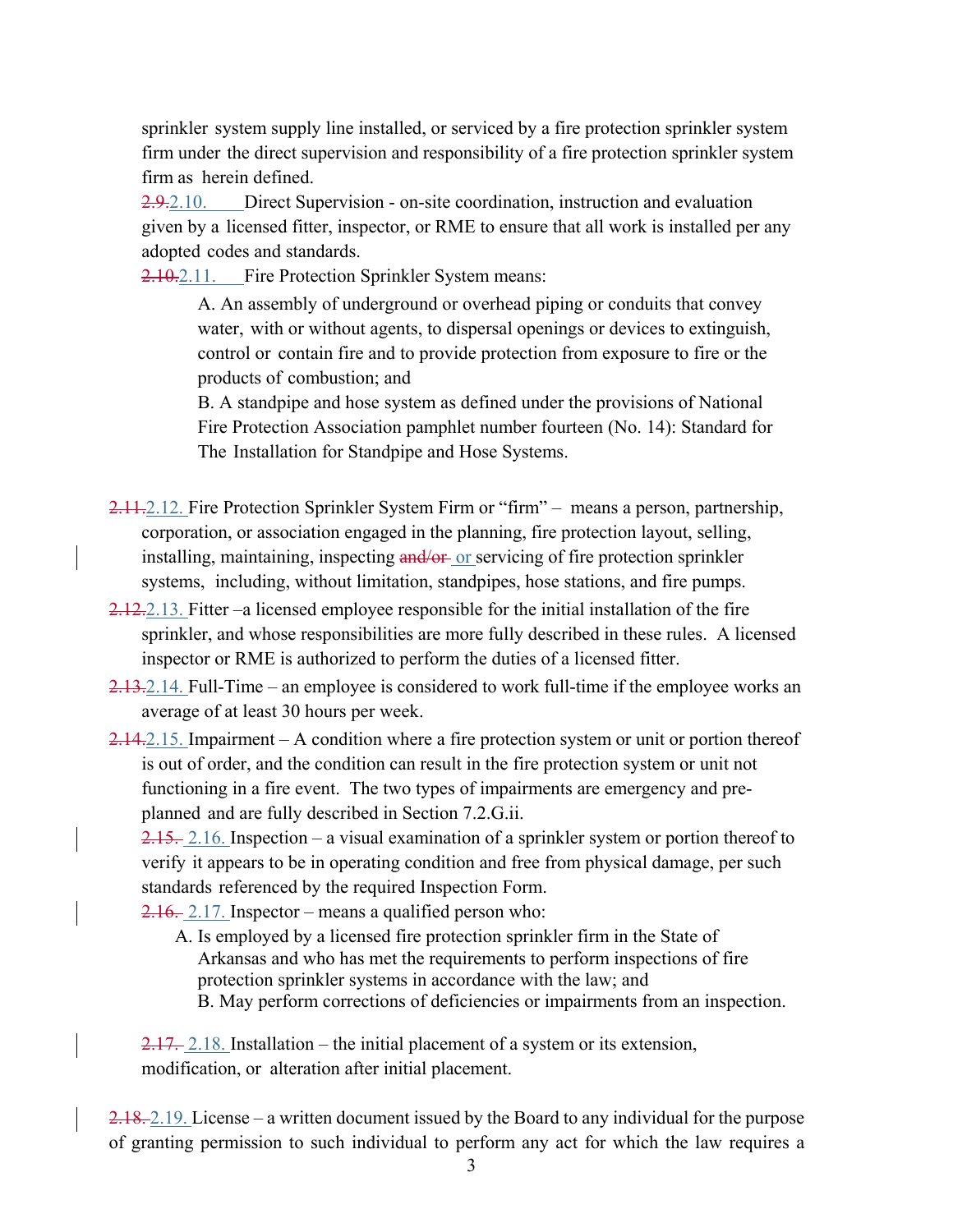license.

2.19. 2.20. Licensee – a specific individual to whom a license has been issued by the Board; a specific firm to which a certificate of registration has been issued by the Board.

2.20. 2.21. NFPA – National Fire Protection Association, Inc., a nationally recognized standard- making organization.

2.21. 2.22. Plan – to layout, detail, draw, calculate, devise or arrange an assembly of underground or overhead piping and appurtenances in accordance with either adopted fire protection standards or specifications especially designed by an engineer.

# 2.23. RME – means Responsible Managing Employee.

2.22. 2.24. Responsible Managing Employee (RME) – a full-time licensed employee of a certified fire protection sprinkler system firm who is designated by that firm to be responsible for ensuring that all fire protection sprinkler system layouts, installations, servicing, and inspections of fire protection sprinkler systems are performed in accordance with all applicable rules, codes and standards.

2.23. 2.25. Service – to inspect, test or repair fire sprinkler equipment in order to furnish or return the fire protection sprinkler system to operational condition.

2.24. 2.26. Standards –nationally recognized standards adopted herein.

 $2.25$ . 2.27. Test – to subject a fire protection sprinkler system to any procedure necessary to insure its proper operation or installation.

# **SECTION 3. STANDARDS AND ROLES**

3.1. Adopted Code and Standards – the Board adopts the current edition of the Arkansas Fire Prevention Code in its entirety, along with the reference standards noted in the reference section. A copy of the codes shall be kept available for public inspection in the office of the State Fire Marshal.

3.2. The AFSA or NFSA-National Fire Sprinkler Association (NFSA) sample forms referenced in the Appendix of NFPA 25 are approved forms in the State of Arkansas along with all forms provided in the NFPA documents. Other forms are permitted if they fully comply with all the requirements in the NFPA standards.

3.3. Approved Certification Organizations. The Board approves the National Institute for Certification in Engineering Technologies (NICET) as a nationally recognized testing and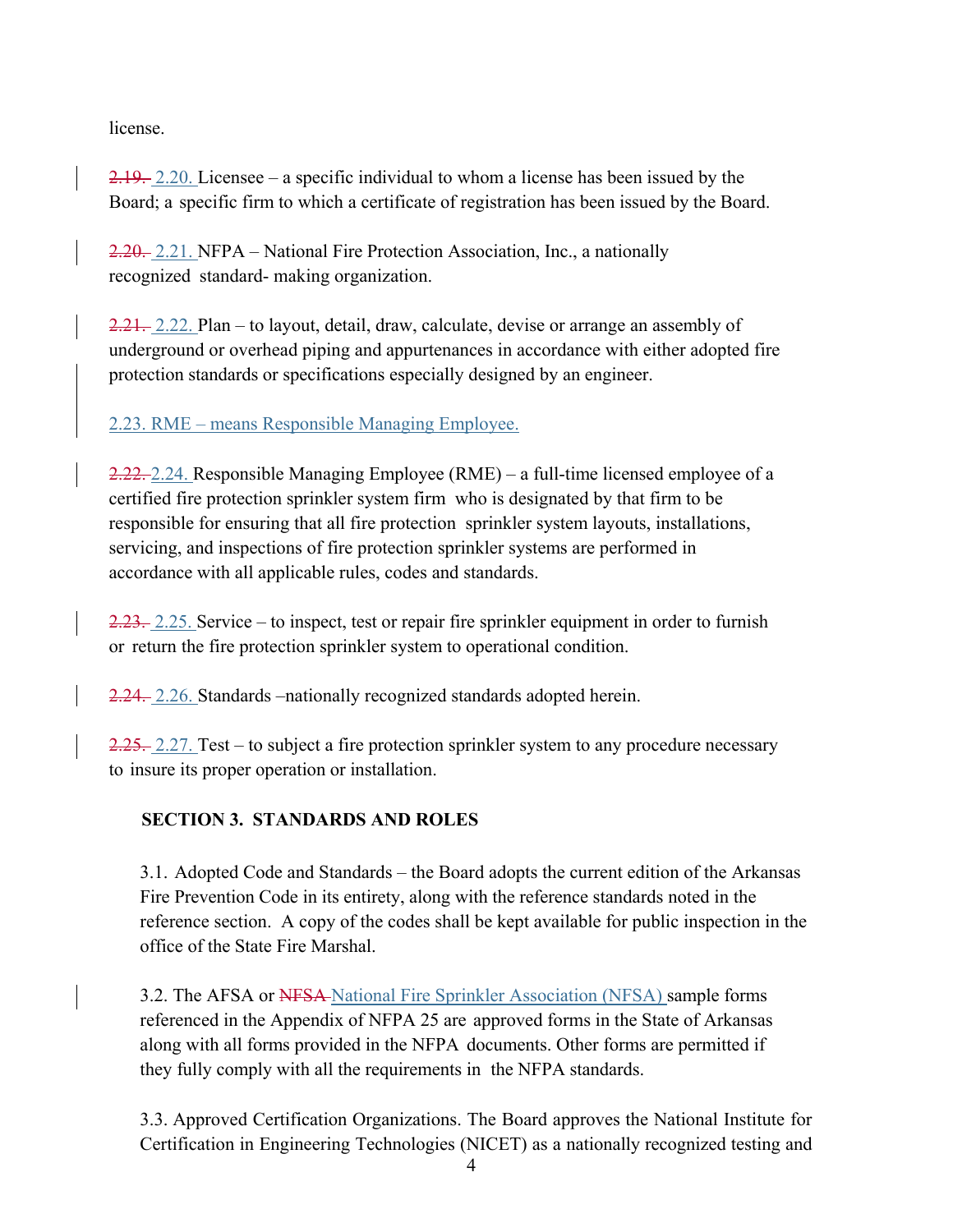certification organization.

3.4. Approved Apprenticeship Program. The Board approves the US Department of Labor Fire Protection Apprenticeship Program for certifying fire sprinkler fitters.

3.5. All AHJ requirements that deviate from NFPA standards or the adopted fire code must be in writing; otherwise, the licensee(s) will be held responsible for failure to adhere to the adopted code or standards.

# **SECTION 4: REGISTRATION AND LICENSING**

4.1. A licensee shall not knowingly mischaracterize a competitor's product.

4.2. The falsification of a certificate of registration or license or permit renders the document invalid and is grounds for administrative action pursuant to A.C.A. §§ 20-22- 601 et seq.

4.3. Each certified firm shall have at least one full-time licensed RME who shall be properly equipped to perform the act or acts authorized by its certificate. Upon termination of the certified firm's RME, the firm shall notify the Board, in writing, within forty-eight (48) hours of the termination. The firm must have a full-time employee apply to the Board for an RME license within thirty (30) days of the termination.

4.4. Certified firms shall be held responsible for the acts of their agents and employees for purposes of these rules, including the taking of administrative action by the Board. 4.5. A certificate of registration or license may be denied, suspended, revoked, nonrenewed, or otherwise penalized if, after notice and public hearing, the Board finds that a licensee or applicant has violated any of the provisions of Ark. Code Ann. § 20-22-601 et seq. or these rules.

4.6. Nontransferable. A certificate of registration issued pursuant to these rules shall not be transferred from one firm to another. A license issued pursuant to these rules shall not be transferred from one individual to another individual.

4.7. A certificate of registration or license does not authorize a licensee to enforce these rules or to enter any building or property without the owner's permission.

4.8. Licensees shall not permit the use of their license by other persons or firms.

4.9. A. A licensed individual must be an employee of a certified firm and may only work for one certified firm at a time.

B. A licensed individual may perform only those acts authorized by the firm's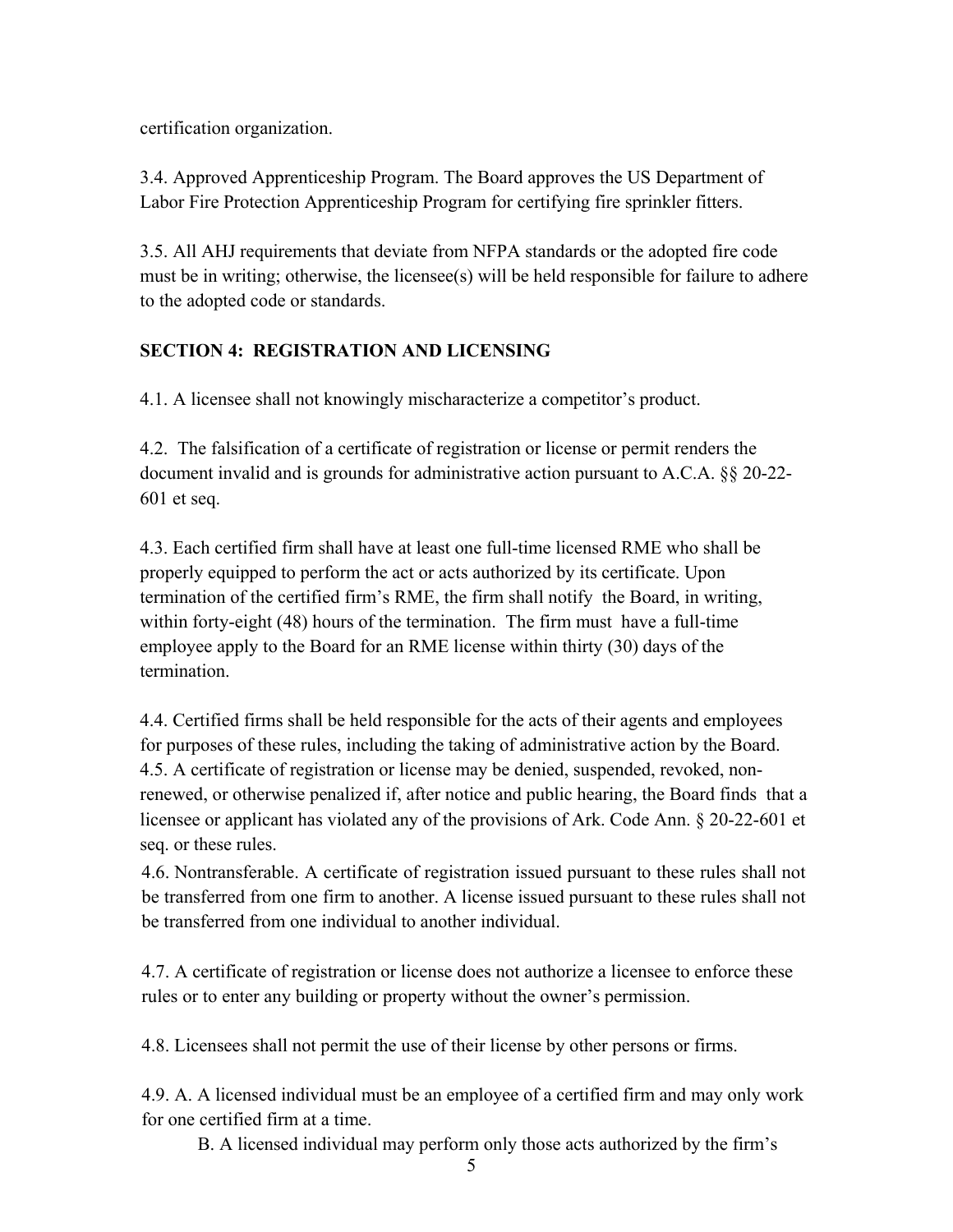certificate of registration.

C. A licensee may perform only those acts authorized by his license. D. A certified firm may agree to perform work that the firm is not certified to perform if the firm subcontracts the work to a firm certified by this Board to perform the necessary work.

4.10. For a fee, the Board may issue a duplicate certificate of registration, license, or permit to replace one previously issued if the licensee submits to the Board a written statement attesting to the fact that the certificate, license, or permit has been lost or destroyed.

4.11. Firm Certificate of Registration.

A. The Fire Protection Licensing Board shall not issue a certificate of registration if the name of the firm might confuse the public. A firm that intends to apply for a certificate of registration should contact the Board concerning the acceptability of the proposed firm name.

B. A firm that wants to apply for a certificate of registration must submit a written verified application to the Board. The application must be completed in full on the Board's form and submitted as follows:

i. The required fees must be submitted with the application.

ii. If the applicant is a business entity, the application must be accompanied by evidence of registration with the Arkansas Secretary of State.

iii. The application must include an individual application for each employee who is required to be licensed;

iv. The application must include a current copy of the firm RME's National Institute for Certification in Engineering Technologies (NICET) NICET certification.

v. The application must include a sample (not a copy) of the firm's service tags and placards. If changes are made to the design of the service tag or placards, a sample of the new version must be forwarded to the Board office. A sample of the current service tag and current placard must be on file with the Board at all times.

vi. The application must include a copy of the firm's liability insurance declarations page that meets the requirements of Ark. Code Ann. § 20-22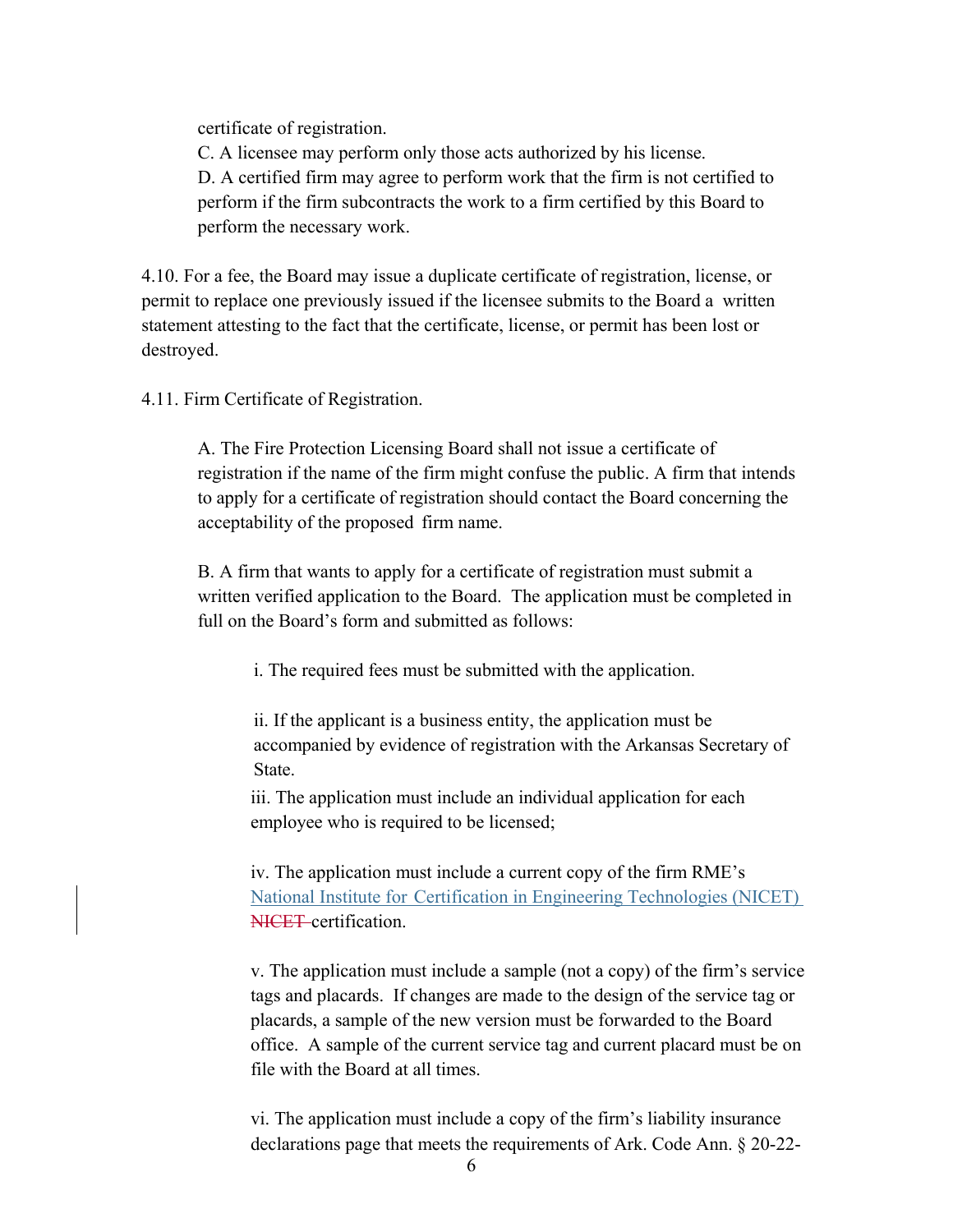611. Each certified firm shall maintain in force and on file in the Board's office the proof of insurance as required. Failure to do so will be grounds for the emergency suspension of the firm's certificate, pursuant to A.C.A. 25-15-211.

vii. The application must include written authorization by the firm permitting any person authorized by the Board to enter, examine and inspect any premises, building, room or establishment used by the firm in order for the Board to determine compliance with the Board's statutes and rules.

viii. The application must be signed by the sole proprietor, or each partner, or by an officer of the corporation

C. When all requirements are met, the Board will issue a certificate of registration for a firm's main office and also for any branch office(s) with the respective name and address specified on the certificate. A certified firm must pay a fee for each additional certificate of registration issued to a branch office.

D. The certified firm must post at each location the certificate of registration for that particular location.

E. If a certified firm changes the name, address, or phone number of any of its locations, the firm shall notify the Board within fourteen (14) days after the change by submitting the required form and paying the required fee. If necessary, the Board will then issue a new certificate of registration and new individual license(s) that reflect the new information.

F. Change in ownership. The change of a firm's ownership invalidates the current certificate. A firm must submit an application for a new certificate at least fourteen (14) days prior to a change in ownership, accompanied by the required fee.

i. If the firm's name changes as a result of the change in ownership, the firm must submit with the application all documentation described in Section 4.11.B. Upon approval, the Board will issue a new certificate of registration to the firm and new individual licenses to the licensed employees that reflect the firm's new name.

ii. If the firm's name does not change, the firm must submit all documentation described in Section 4.11.B. except for the individual license applications in 4.11.B.iii. Upon approval, the board will issue a new certificate of registration to the firm and the individual licensees may continue to operate under their existing licenses.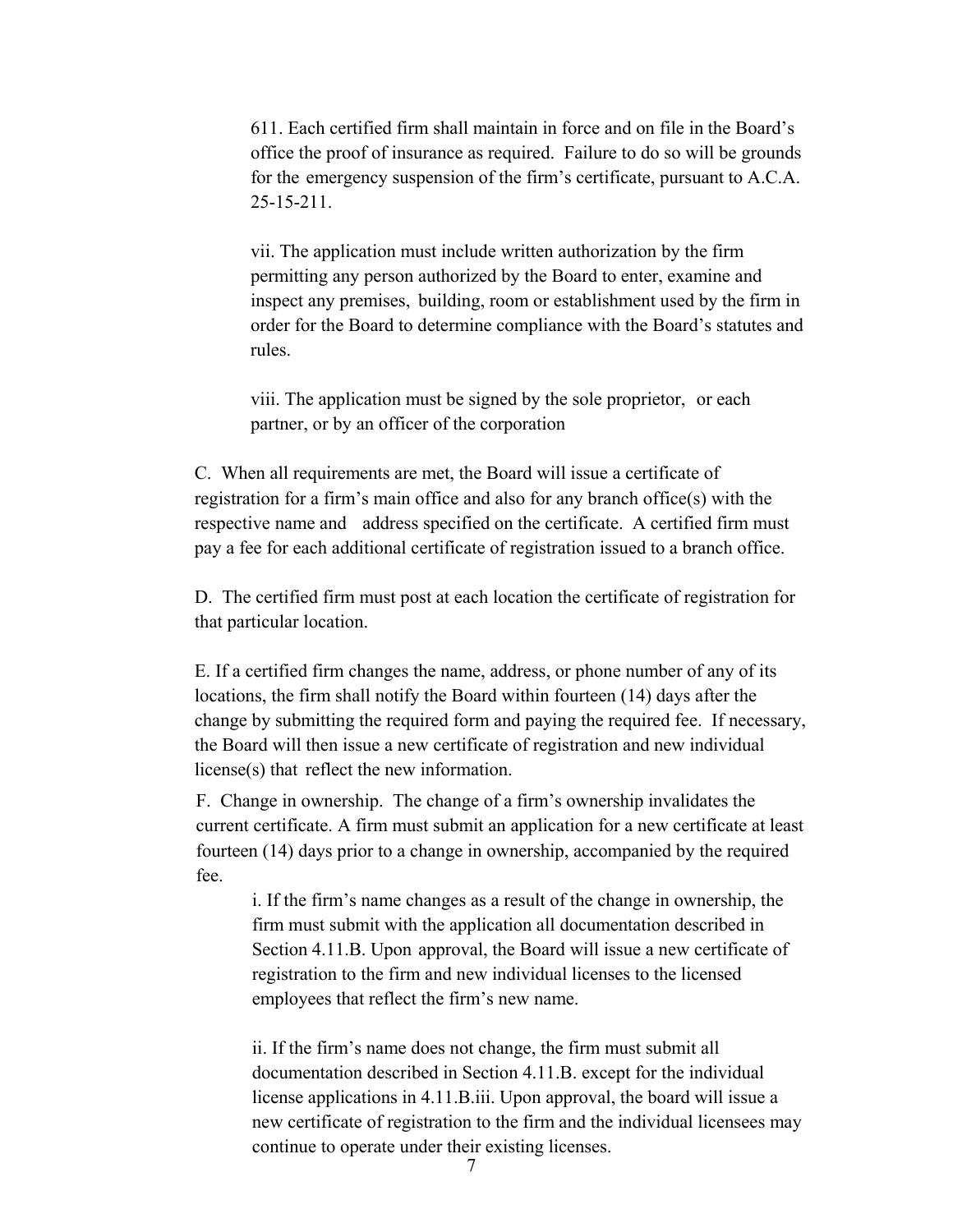### 4.12. Individual License.

A. To be licensed, an individual must be employed by a certified firm, submit the required fee and a fully-completed licensing application using the Board's form, and pass the required examinations.

B. Examination.

i. An applicant must submit his application prior to testing.

ii. Examinations shall be given at least once per month at a place to be determined by the Board. Individuals should contact the Board to schedule testing.

iii. An applicant must pass two open-book examinations, which are:

a. An examination, based on NFPA standards and described on the Board's website, to be a fitter or inspector. An applicant for an RME license is not required to take this exam. An applicant must score at least 80% to pass the inspector exam and at least 70% to pass the fitter exam; and

b. An examination covering these rules and the Board's statutes. An applicant must score at least 80% to pass this exam.

iv. An applicant who fails an examination may re-take the examination after payment of an exam re-take fee.

C. After all requirements have been met, the Board will issue a wall license and a pocket-sized license (or permit, as applicable) to each individual licensee. The certified firm that employs the licensed individual shall post the license conspicuously on the premises of the firm's primary location. A licensee must keep his pocket license or permit on his person at all times while performing the work for which he is licensed.

D. An individual license may be transferred to a new certified firm by filing a transfer application with the required fees and documents. An authorized representative of the new employing firm must sign the transfer application.

E. An individual licensee shall report any change in home address to the Board within 14 days.

F. Responsible Managing Employee License. One of the following documents must accompany an RME license application:

> i. A copy of the applicant's current National Institute for Certification in Engineering Technologies (NICET) NICET Level III or Level IV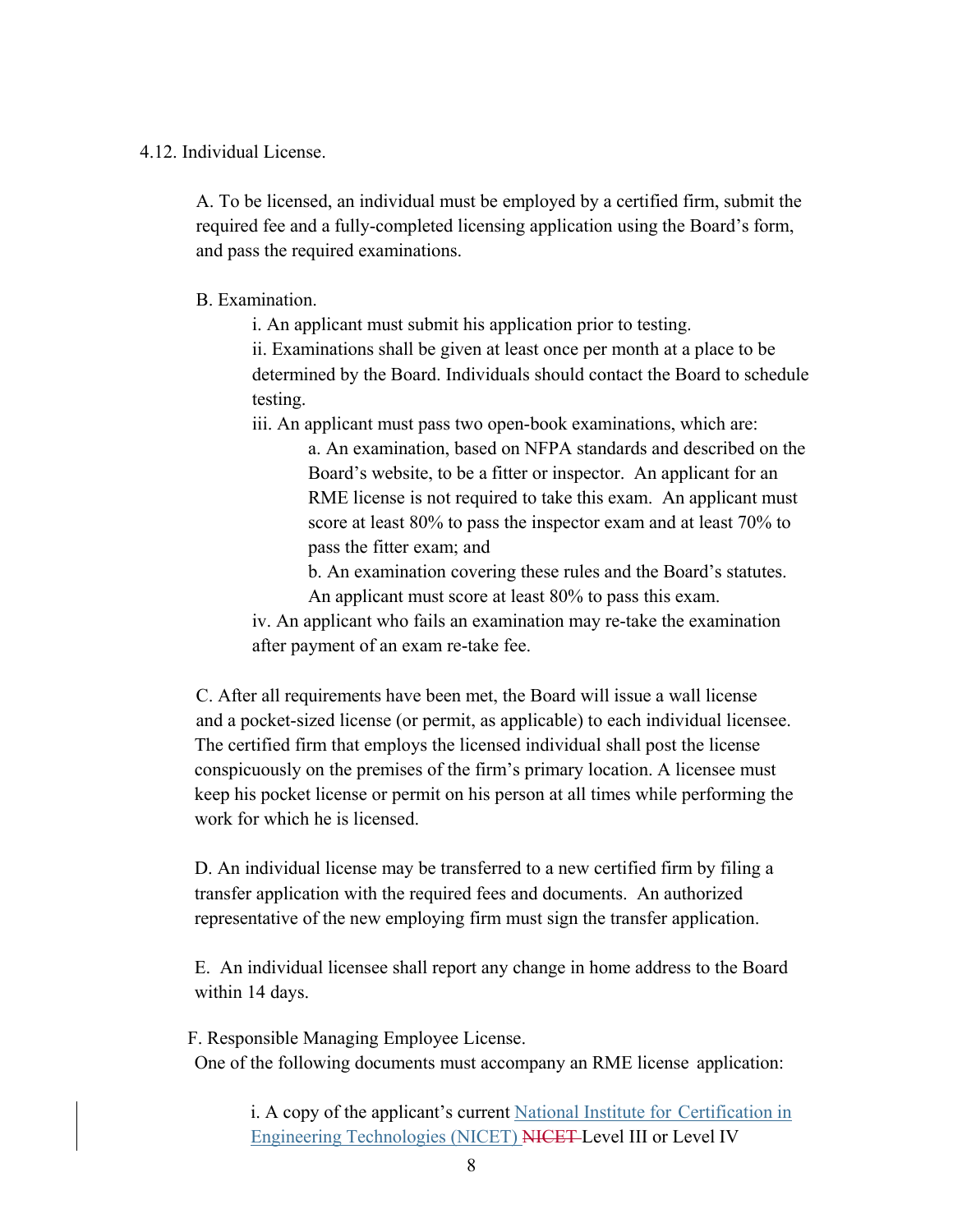Certificate or Wallet Card for fire protection automatic sprinkler system layout; or

ii. A copy of a diploma showing the completion of a Bachelor of Science Degree in Fire Protection Engineering (or Engineering Technology) from a recognized institution, along with a minimum of three (3) years subsequent experience in fire sprinkler layout; or

iii. Evidence of certification by a program approved by the Board.

G. Inspector License.

If an individual was licensed as an inspector on or before the effective date of this rule, the Board will consider that individual to meet the requirements for an inspector's license as described in subsection H. below.

H. Inspector or Fitter License.

One of the following documents must accompany an inspector or fitter application:

> i. An Inspector or Fitter License Affidavit, which must be signed by the firm's RME testifying to the competency of the individual's training and having 6,000 hours of experience with fire protection sprinkler systems; or

ii. Proof of completion of an approved three (3) year apprenticeship program with the US Dept. of Labor Fire Sprinkler Fitter Program in order to obtain a Fitter License; or

iii. A minimum of a National Institute for Certification in Engineering Technologies (NICET) NICET Level II in Inspection and Testing of Water-Based Systems certificate or wallet card; or

iv. Evidence of certification by a program approved by the Board.

I. Apprentice Permit.

New employees of certified firms may apply for an apprentice permit by submitting the required application and payment of the required fee.

i. An apprentice must apply for a permit within sixty days of initial employment by the firm.

ii. The permit shall be valid for one (1) year from the date of issuance and may be renewed. An apprentice shall not continue to work as an apprentice after his permit expires.

iii. An apprentice, under the direct supervision of a licensee authorized to perform the work, may perform the work allowed by his firm's certificate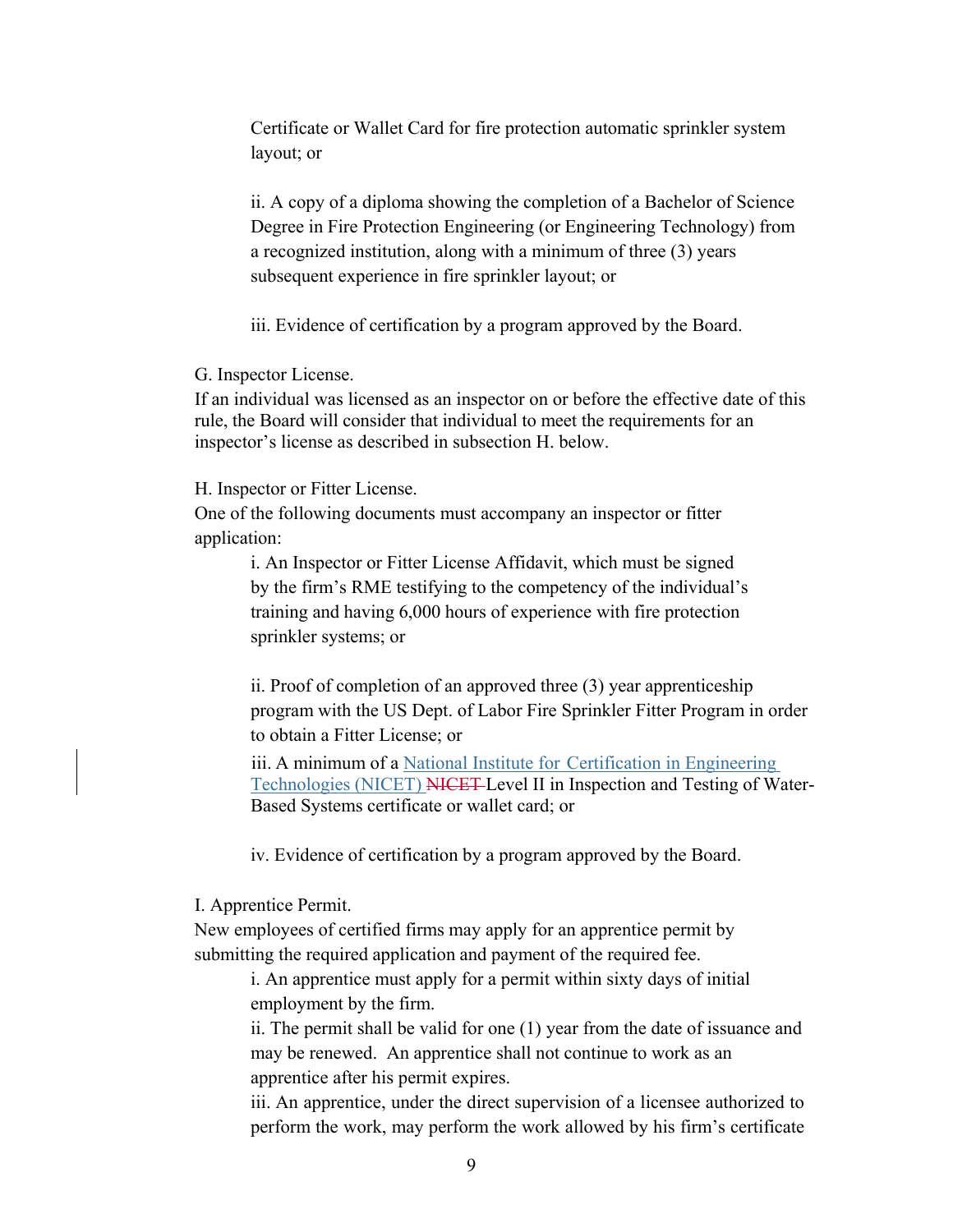of registration.

iv. All requirements applicable to licenses also apply to apprentice permits unless these rules state otherwise.

J. Reciprocity

**x.** Required Qualifications. An applicant applying for reciprocal licensure shall meet the following requirements:

> a. The applicant shall hold in good standing in another U.S. jurisdiction a license that is substantially similar to the type of license for which the individual is applying in Arkansas; b. The applicant shall hold his or her occupational licensure in good standing;

c. The applicant shall not have had a license revoked for:

(a) An act of bad faith; or

(b) A violation of law, rule, or ethics;

d. The applicant shall not hold a suspended or probationary license in a U.S. jurisdiction;

e. The applicant shall be sufficiently competent in the fire protection sprinkler system field.

**xi.** ii. Required documentation. An applicant shall submit a fullyexecuted application, the required fee, and the documentation described below.

a. As evidence that the applicant's license from another jurisdiction is in good standing and is substantially similar to Arkansas's, the applicant shall submit evidence of current and active licensure in that state. The Board may verify this information online or by telephone.

b. To demonstrate that the applicant has not had a license revoked for bad faith or a violation of law, rule, or ethics, as required by subsection 4.12.J.i.c., and that the applicant does not hold a license on suspended or probationary status, as required by subsection

4.12.J.i.d.the applicant shall provide the Board with:

- (a) The names of all states in which the applicant is currently licensed or has been previously licensed;
- (b) Letters of good standing or other information from each state in which the applicant is currently or has ever been licensed showing that the applicant has not had his license revoked for the reasons listed in subsection 4.12.J.i.c. and does not hold a license on suspended or probationary status as described in 4.12.J.i.d. The Board may verify this information online or by telephone.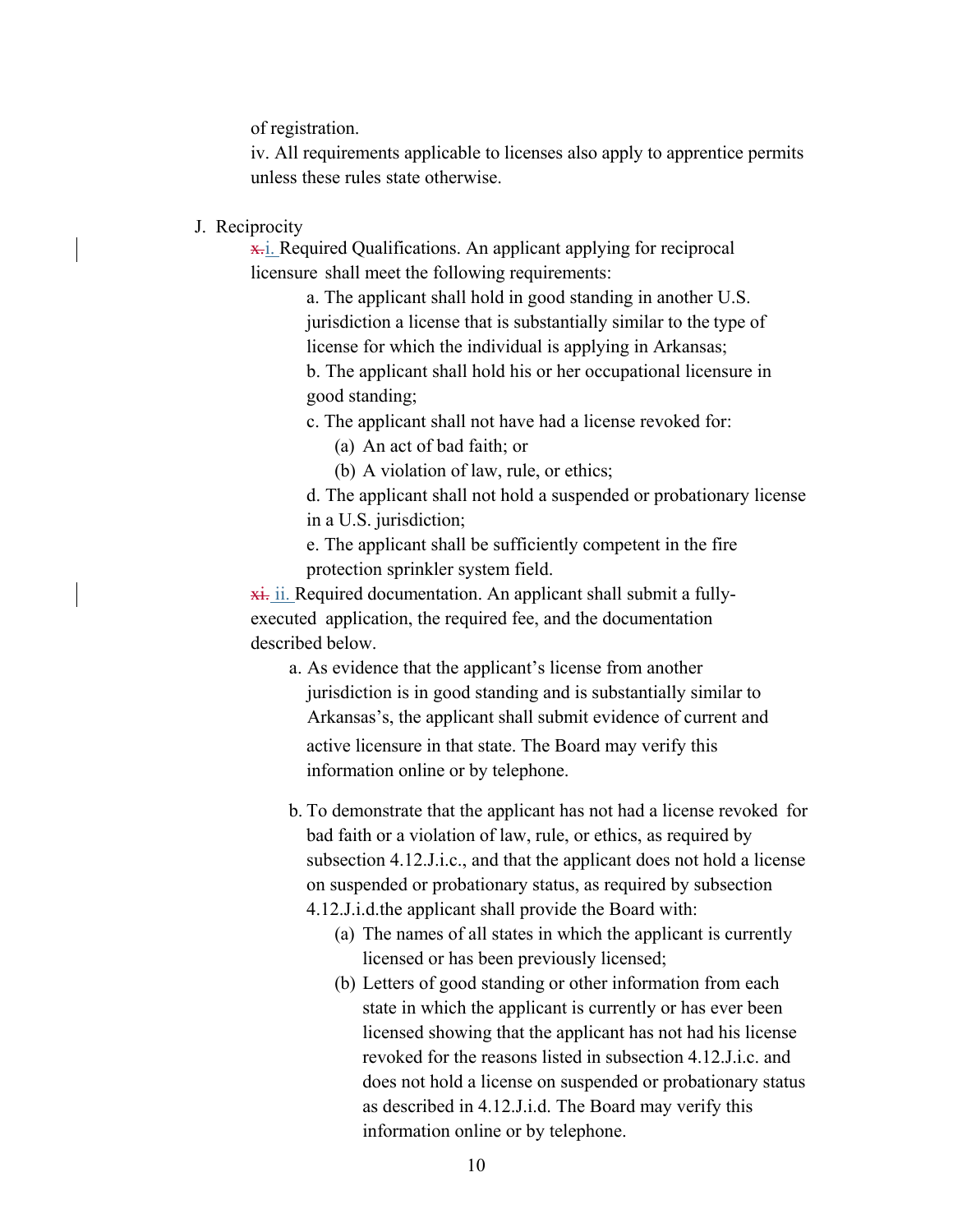c. As evidence that the applicant is sufficiently competent in the fire protection sprinkler system field, the applicant shall pass the Arkansas state examination.

### **xii.** iii. Temporary and Provisional License

- a. The Board's Director shall issue a temporary license immediately upon receipt of the required fee and the documentation required to show that the applicant has a license from another jurisdiction that is in good standing and is substantially similar to the Arkansas license for which the applicant is applying.
- b. An applicant shall submit a completed the application with all required remaining documentation in order to receive a license.
- c. The temporary license shall be effective for 90 days or until the Board makes a decision on the application, whichever occurs first.
- K. Applicants from States that Do Not License Profession.

 $\overline{x}$ . Required Qualifications. An applicant from a state that does not license the fire protection sprinkler system field shall meet the following requirements:

> a. The applicant shall be sufficiently competent in the fire protection sprinkler system field; and

> b. Comply with the Board's least restrictive requirements.

 $\overline{\text{xi}}$ . ii. Required documentation. An applicant shall submit a fullyexecuted application, the required fee, and the documentation described below.

- a. As evidence that the applicant is sufficiently competent in the fire protection sprinkler system field an applicant shall:
	- (a) Pass the applicable examination based on NFPA standards; and
	- (b) Pass the Arkansas state examination.
- b. As evidence that the applicant meets the Board's least restrictive requirements, the applicant shall provide proof of the applicable National Institute for Certification in Engineering Technologies (NICET) NICET certification.

L. Expedited Military Licensure

i. Definitions: As used in this subsection:

- (1) "Uniformed service member" means:
	- (a) An active or reserve component member of the United States Air Force, United States Army, United States Coast Guard, United States Marine Corps, United States Navy, United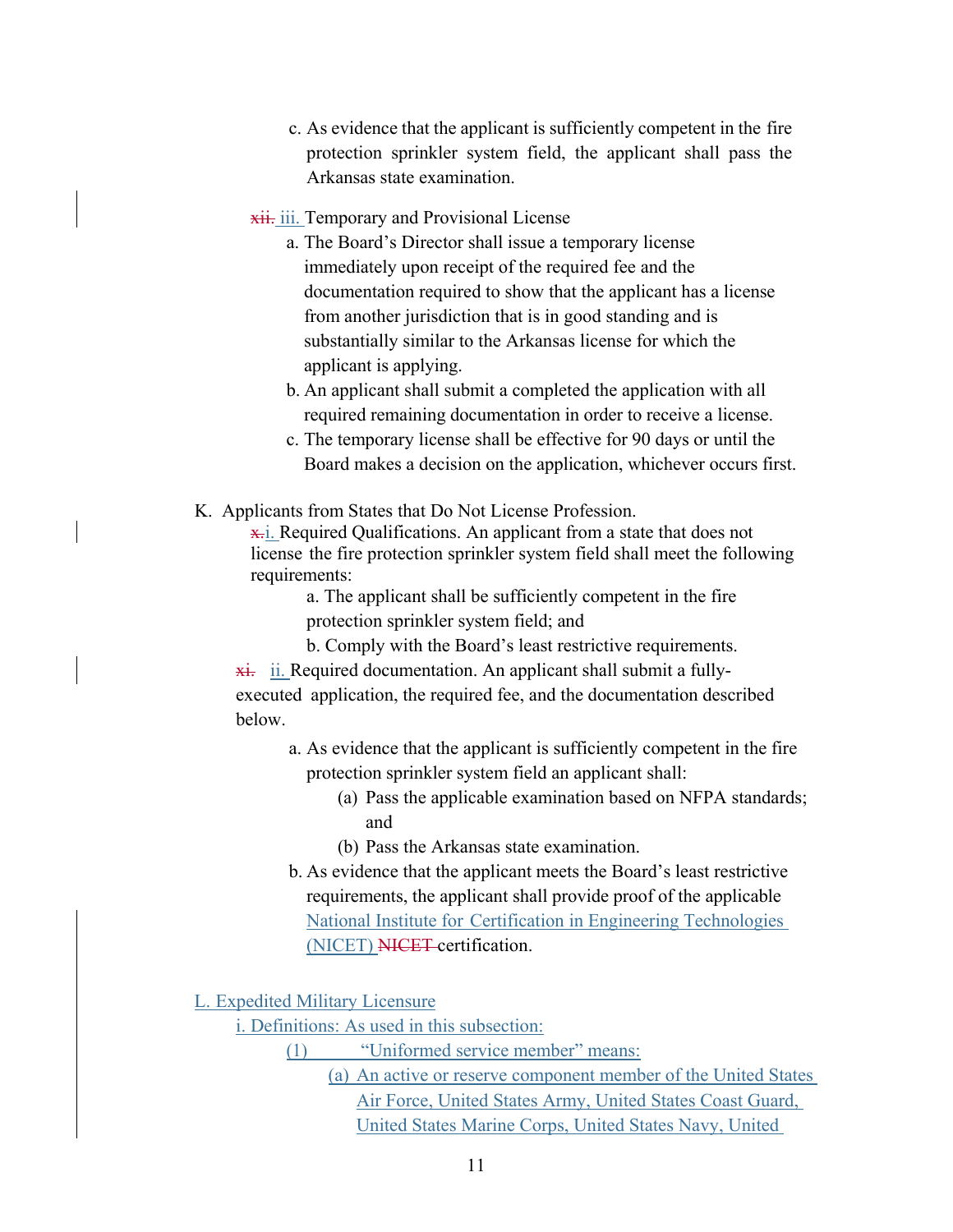States Space Force, or National Guard;

- (b) An active component member of the National Oceanic and Atmospheric Administration Commissioned Officer Corps; or
- (c) An active or reserve component member of the United States Commissioned Corps of the Public Health Service; and
- (2) As used in this subsection, "uniformed service veteran" means a former member of the United States uniformed services discharged under conditions other than dishonorable.
- ii. The Board shall grant expedited licensure to an applicant who is:
	- (1) A uniformed service member stationed in the State of Arkansas;
	- (2) A uniformed service veteran who resides in or establishes residency in the State of Arkansas; or
	- (3) The spouse of:
		- (a) A person under subsection (1) or (2) above;
		- (b) A uniformed service member who is assigned a tour of duty that excludes the uniformed service member's spouse from accompanying the uniformed service member and the spouse relocates to this state; or
		- (c) A uniformed service member who is killed or succumbs to his or her injuries or illness in the line of duty if the spouse establishes residency in the state.
- iii. The Board shall grant such expedited licensure upon receipt of all of the below:
	- (1) Payment of the initial licensure fee;
	- (2) An application showing the applicant meets the licensure requirements described in this rule;
	- (3) Evidence that the applicant is a qualified applicant under subsection ii. above; and
	- (4) Evidence that the applicant has passed the required examinations.
- iv. Military Temporary License
	- (1) The Board's Director shall issue a temporary license immediately upon receipt of the fee and the other documentation described in subsection iii. $(1)$ ,  $(2)$ , and  $(3)$  above.
	- (2) The temporary license shall be effective for 90 days or until applicant provides the document required in subsection iii.(4) showing the applicant has passed the required examinations.
- v. The expiration date of a license for a deployed uniform service member or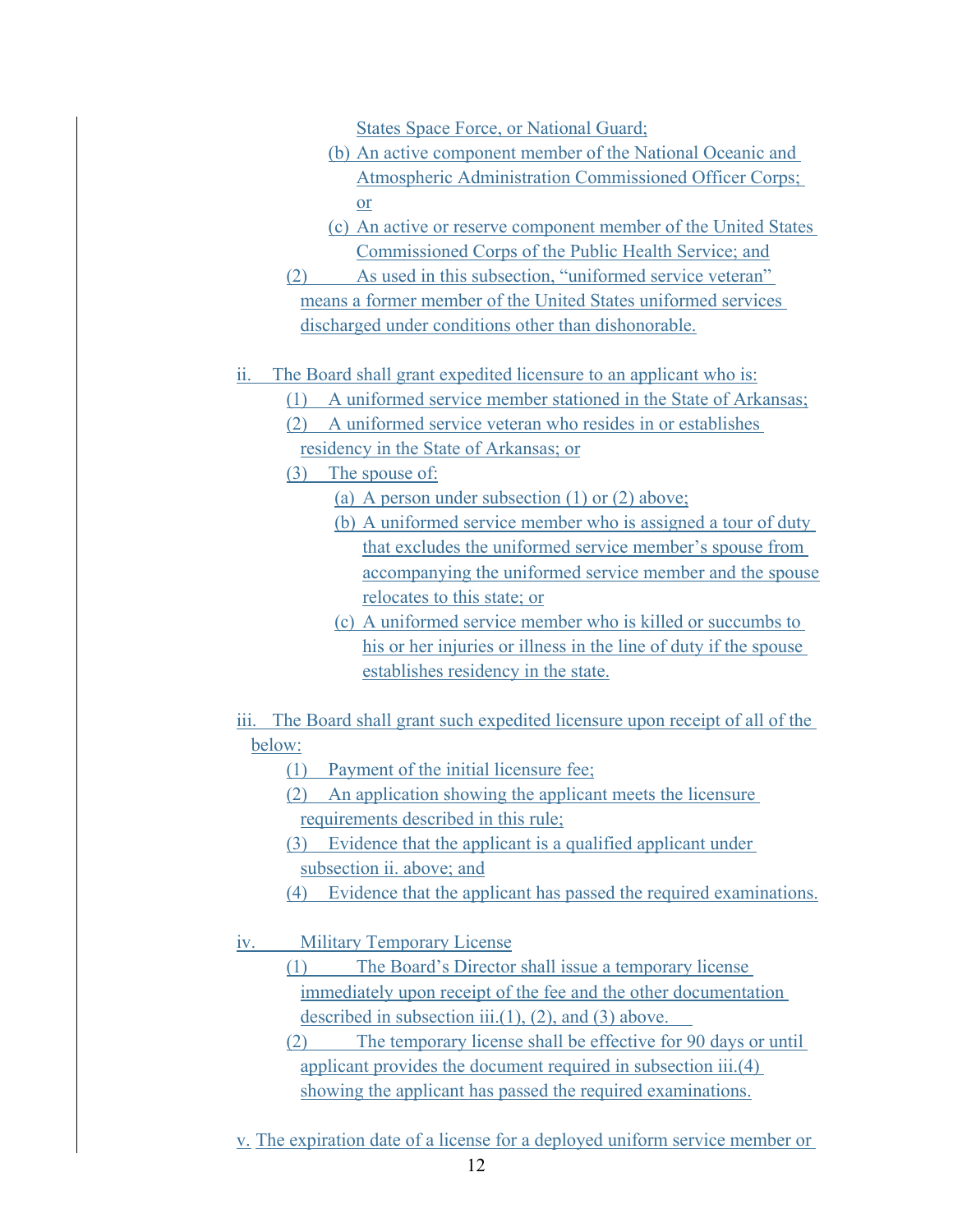# **SECTION 5. FEE SCHEDULE AND RENEWALS**

5.1. Every fee required by A.C.A. §§ 20-22-601 et seq. and these rules shall be paid in accordance with instructions on the Board's website.

### 5.2. Fees shall be as follows:

# **Certificate of Registration**

| <b>Initial Fee</b>                                    | \$700.00 |
|-------------------------------------------------------|----------|
| <b>Renewal Fee</b>                                    | \$700.00 |
| <b>Application Fee</b>                                | \$100.00 |
| <b>Branch Office</b>                                  | \$25.00  |
| <b>Responsible Managing Employee License</b>          |          |
| Initial Fee (which includes $1st$ exam Fee)           | \$300.00 |
| <b>Renewal Fee</b>                                    | \$300.00 |
| <b>Inspector License</b>                              |          |
| Initial Fee (which includes 1 <sup>st</sup> exam Fee) | \$150.00 |
| <b>Renewal Fee</b>                                    | \$150.00 |
| <b>Fitter License</b>                                 |          |
| Initial Fee (which includes 1st exam Fee)             | \$50.00  |
| Renewal fee for Fitter License                        | \$50.00  |
| <b>Apprentice Permit</b>                              |          |
| Initial/Renewal fee for Apprentice Permit             | \$25.00  |
| <b>Other Fees</b>                                     |          |
| Transfer/Change/Duplication                           | \$25.00  |
| <b>Examination Retake Fee</b>                         | \$25.00  |

5.3. A certificate of registration, license, and permit must be renewed annually before the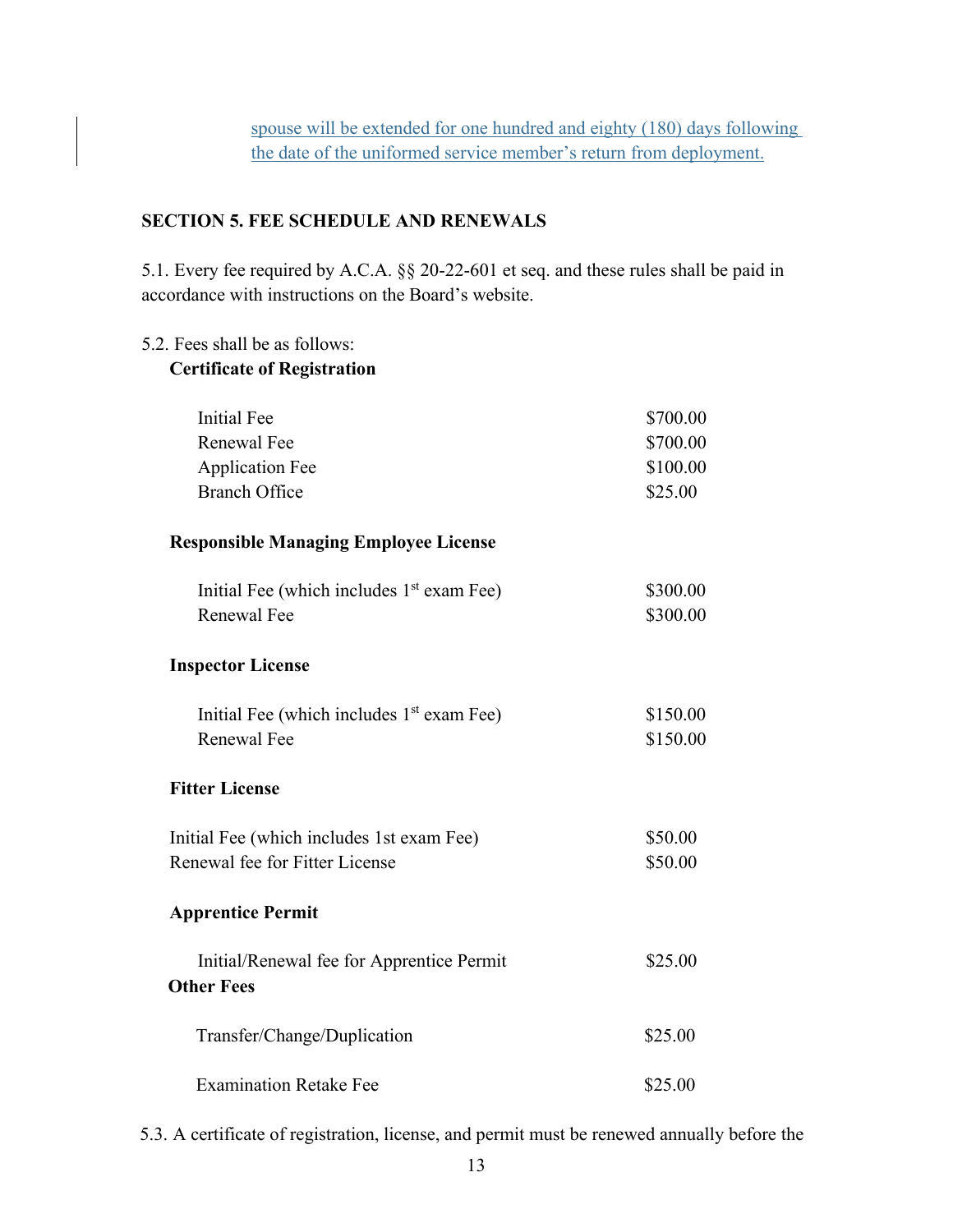expiration date of June 30th. The required fees and documentation must be submitted along with each application for renewal. A firm's renewal application must include samples of its current placards and tags.

5.4. A renewal application accompanied by a required fee and deposited with the United States Postal Service is deemed to be timely filed, regardless of actual date of delivery, when its envelope bears a legible postmark date that is on or before the expiration date of the document being renewed.

5.5. A certificate or license or permit expired for two years or more cannot be renewed. A person whose license has been expired for two years or more and who applies for a new license must take and pass another examination(s), unless otherwise specified herein. No examination(s) is required for a license renewed within two years of expiration.

5.6 A certificate, license, or permit expired for less than two years may be renewed by payment of a fee, calculated in accordance with the following schedule:

| Expired 1-90 days    | renewal fee x 1.5 |
|----------------------|-------------------|
| Expired 91-365 days  | renewal fee x 2   |
| Expired 366-729 days | renewal fee x 3   |

5.7. Anyone applying for re-licensure who meets the conditions established in A.C.A.§ 17-1-107 and can demonstrate that he or she passed the applicable examination(s) with scores sufficient for licensure at the time the individual's initial license was issued shall not be required to re-take the examination(s) in order to be re-licensed.

# 5.8. Initial Fee Waiver for Eligible Applicants

- A. Pursuant to Act 725 of 2021, an applicant may receive a waiver of the initial licensure fee, if eligible. Eligible applicants are individuals who:
	- i. Are receiving assistance through the Arkansas, or current state of residence equivalent, Medicaid Program, the Supplemental Nutrition Assistance Program (SNAP), the Special Supplemental Nutrition Program for Women, Infants, and Children (SSNP), the Temporary Assistance for Needy Families Program (TEA), or the Lifeline Assistance Program (LAP);
	- ii. Were approved for unemployment within the last twelve (12) months; or
	- iii. Have an income that does not exceed two hundred percent (200%) of the federal poverty income guidelines.
- B. Applicants shall provide documentation showing their receipt of benefits from the appropriate state agency.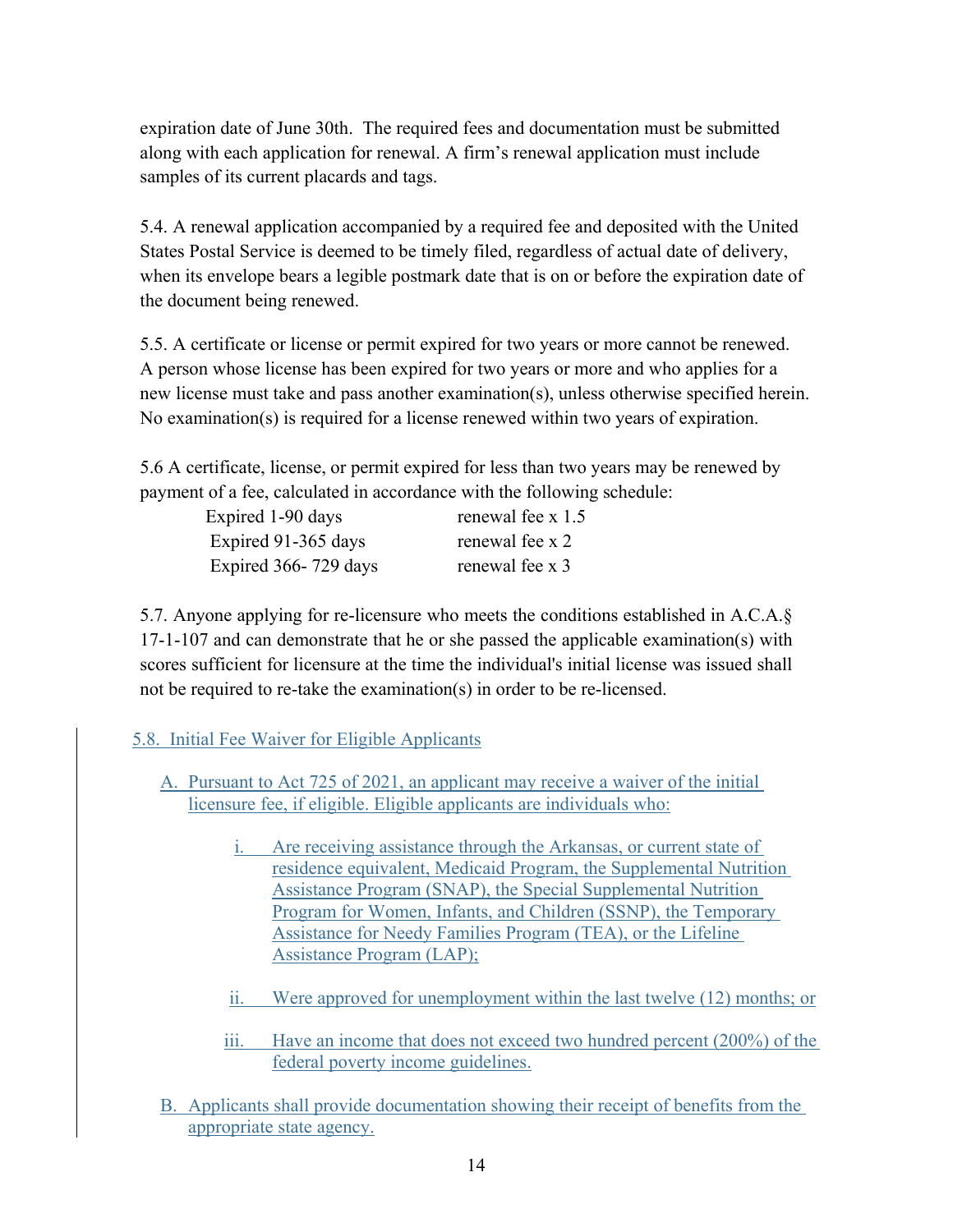- i. For Medicaid, SNAP, SSNP, TEA, or LAP, documentation from the Arkansas Department of Human Services (DHS), or current state of residence equivalent agency;
- ii. For unemployment benefits approval in the last twelve (12) months, the Arkansas Department of Workforce Services, or current state of residence equivalent agency; or
- iii. For proof of income, copies of all United States Internal Revenue Service Forms indicating applicant's total personal income for the most recent tax year e.g., " $W2$ ," "1099," etc.
- C. Applicants shall attest that the documentation provided under subsection B. is a true and correct copy and fraudulent or fraudulently obtained documentation shall be grounds for denial or revocation of license.

# SECTION 6. PROCEDURES

6.1 Installation, Inspection and Service.

A. All sprinkler systems installed under A.C.A. §§ 20-22-601et seq. shall be under the supervision of a licensed RME and other licensed individuals as addressed in this section.

B. The fire protection sprinkler system firm is responsible for the maintenance, inspection, servicing or installation of a fire protection sprinkler system to the extent those duties are delegated to the firm by the property owner  $\frac{1}{x}$  or manager.

C. The firm shall keep complete records of the tests and operations of each system. The records shall be available for examination by the Fire Marshal or AHJ.

D. Beginning at the demarcation valve where water is used exclusively for fire sprinkler systems installation, testing or servicing shall be performed by a fire protection sprinkler system firm or under the direct supervision, as defined in these rules, thereof and shall be in compliance with the adopted code and standards.

i. Such direct supervision includes, but is not limited to, assurance, by inspection, that listed materials and proper restraints are used, such work is flushed, hydrostatic testing of 200 psi for 2 hours is performed, that the work is hydraulically calculated and Contractor's Material and Test Certificates reference any subcontracted work, who performed such work (with all contact information) and the exact scope of such work.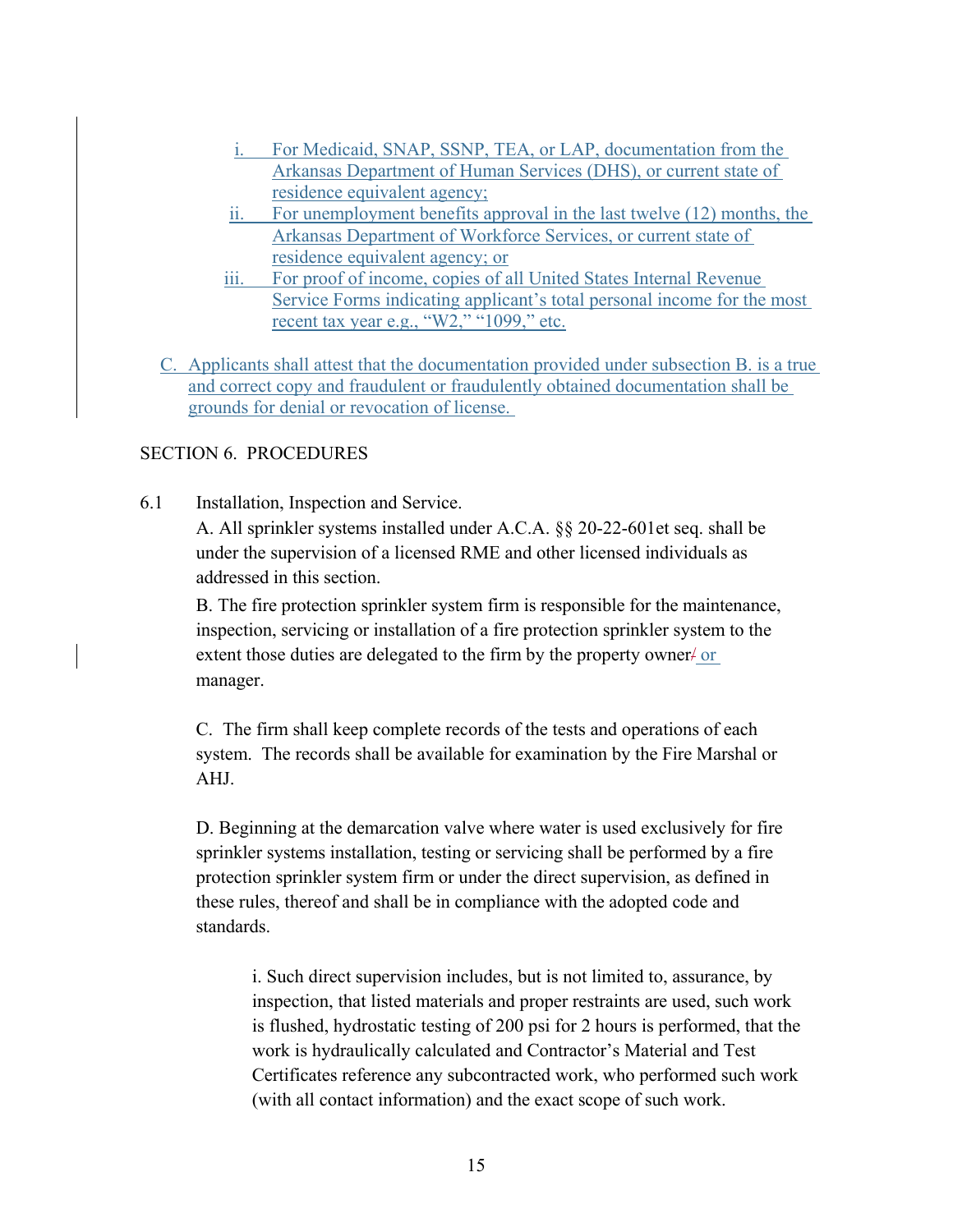ii. Direct Supervision is not required for the opening or closing of any required trenches or for the actual placement of piping and equipment.

#### 6.2. RME Responsibilities.

A. The RME is responsible for fulfilling the responsibilities described in the definition of "Responsible Managing Employee" and in these rules.

B. The RME is responsible for ensuring that all plans and drawings satisfy the requirements of the contract and have been approved by the AHJ.

C. The RME is authorized to perform duties of a licensed inspector and fitter in addition to the RME's primary role.

D. The RME is responsible for distributing a Contractor's Material and Test Certificate as follows:

i. The certified firm that performed the installation must retain the original ; and

ii. One copy shall be kept at the site after completion of the installation.

### 6.3. Fitter's Responsibilities.

A. A fitter is responsible for fulfilling the responsibilities described in the definition of "Fitter" and in these rules.

B. The fitter is responsible for installing the sprinkler system in accordance with drawings approved by the firm's RME and in accordance with all applicable rules, codes and standards.

C. At least one licensed fitter shall be onsite when a fire protection sprinkler system is being installed or serviced.

D. Once an installation is complete, the fitter shall perform testing and provide documentation for such testing in accordance with the appropriate NFPA standard.

E. Once an installation is complete, the fitter is responsible for completing the Contractor's Material and Test Certificate in accordance with the appropriate NFPA standard and for attaching the permanent green installation tag.

6.4. Inspector's Responsibilities.

A. An inspector is responsible for fulfilling the responsibilities described in the definition of "Inspector" and in these rules.

B. A licensed inspector employed by a fire protection sprinkler system firm shall conduct inspections in compliance with NFPA 25 and shall prepare inspection reports using sample forms from NFPA 25. The firm shall retain a copy of each inspection report.

C. If a system requires a yellow or red tag, the inspection report shall include the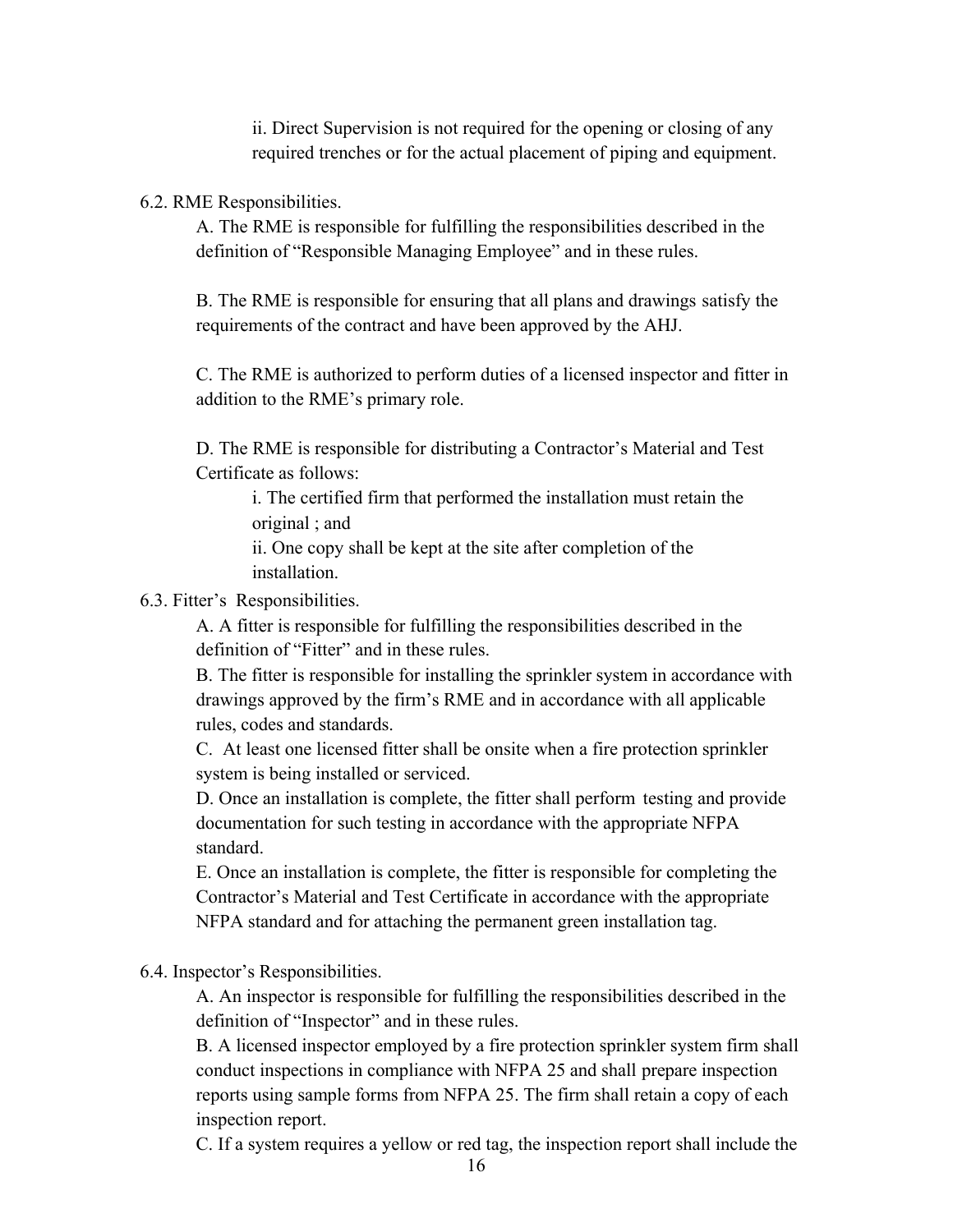words "Yellow Tag" or "Red Tag" in the upper right hand corner of the first page. D. An inspector shall provide the written inspection reports to the property owner, occupant or other designated responsible person. If the system requires a yellow or red tag, the report shall be filed with the AHJ.

### 6.5. Fire Pumps.

A. Fire Pump installation, inspection and/or or testing must be performed or officially supervised by a certified fire protection sprinkler system firm using properly licensed employees.

B. A firm may use a distributor or manufacturer's representative to perform these services as long as the representative is supervised by a certified firm.

C. Once the Fire Pump inspection, installation and testing is completed, an AFSA or NFSA National Fire Sprinkler Association (NFSA) form shall be completed. An inspection report shall be retained on file by the firm, and a copy shall be furnished to the owner, occupant, or other designated responsible person. If the system requires a yellow or red tag, the report shall be filed with the AHJ.

### **SECTION 7: PLACARDS AND TAGS**

7.1. Placard Standards and Requirements.

A. Every new system shall receive a General Information Placard and Hydraulic Information Placard, as described in NFPA 13  $& 25$ , that is to be placed in plain view on the system riser.

B. Where remodeled areas create a more hydraulically demanding area, the hydraulic placard shall be updated and replaced.

C. Placards shall meet the following requirements:

i. The placards shall be no less than 0.002" in thickness and shall be made of aluminum foil or more rigid material.

ii. Size shall be no less than 5" wide by 7" long.

iii. The wording on the General Information Placard and the Hydraulic Information Placard shall be per NFPA 13 or its Appendix and shall also contain the following information:

> a. The statement "DO NOT REMOVE, DESTROY OR OBSTRUCT BY ORDER OF THE STATE FIRE MARSHAL" in bold type and font size shall be no smaller than 16;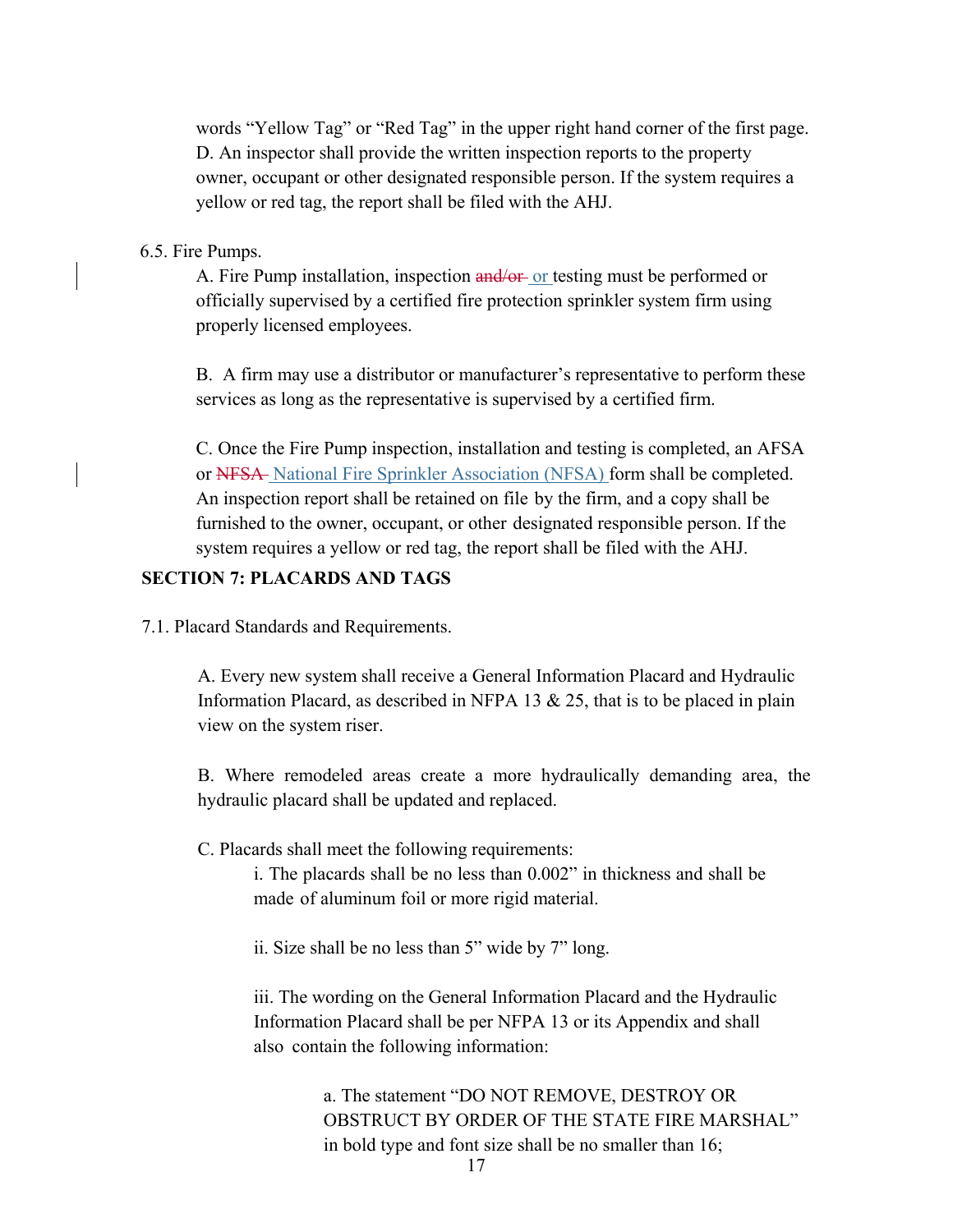b. RME name and number;

- c. Company certificate of registration number;
- d. Arkansas Contractors License number; and
- e. Fire Sprinkler company name, address and telephone number.

iv. Wording on the placard shall be legible and permanent so as not to rub off.

### 7.2. Tags

### A. Format.

Every system shall receive the tags described in these rules, in such a position as to permit convenient inspection and not hamper actuation or operation of the system.

i. Tags shall be between 5 1/4 inches and 5  $\frac{1}{2}$  inches in height and 2 5/8 inches no more than  $5\frac{1}{2}$  inches in height and no less than  $5\frac{1}{4}$  inches in width.

ii. All tags must utilize a "punch out" system for dating and may be printed and established for a period of five (5) years.

iii. Tags shall bear the following information:

a. Printed at the top of the tag in all capital letters in at least 16 point bold face type will be the following: "DO NOT REMOVE BY ORDER OF THE STATE FIRE MARSHAL."

b. Name, address, telephone number and certificate number of the firm performing the service.

c. Name and license number of the firm's inspector or RME clearly printed.

d. Signature and license number of the person performing the work.

e. Day, month and year the work was completed.

f. Type of work performed – installation, service, maintenance or inspection.

g. Name and address of the property owner where the work was performed.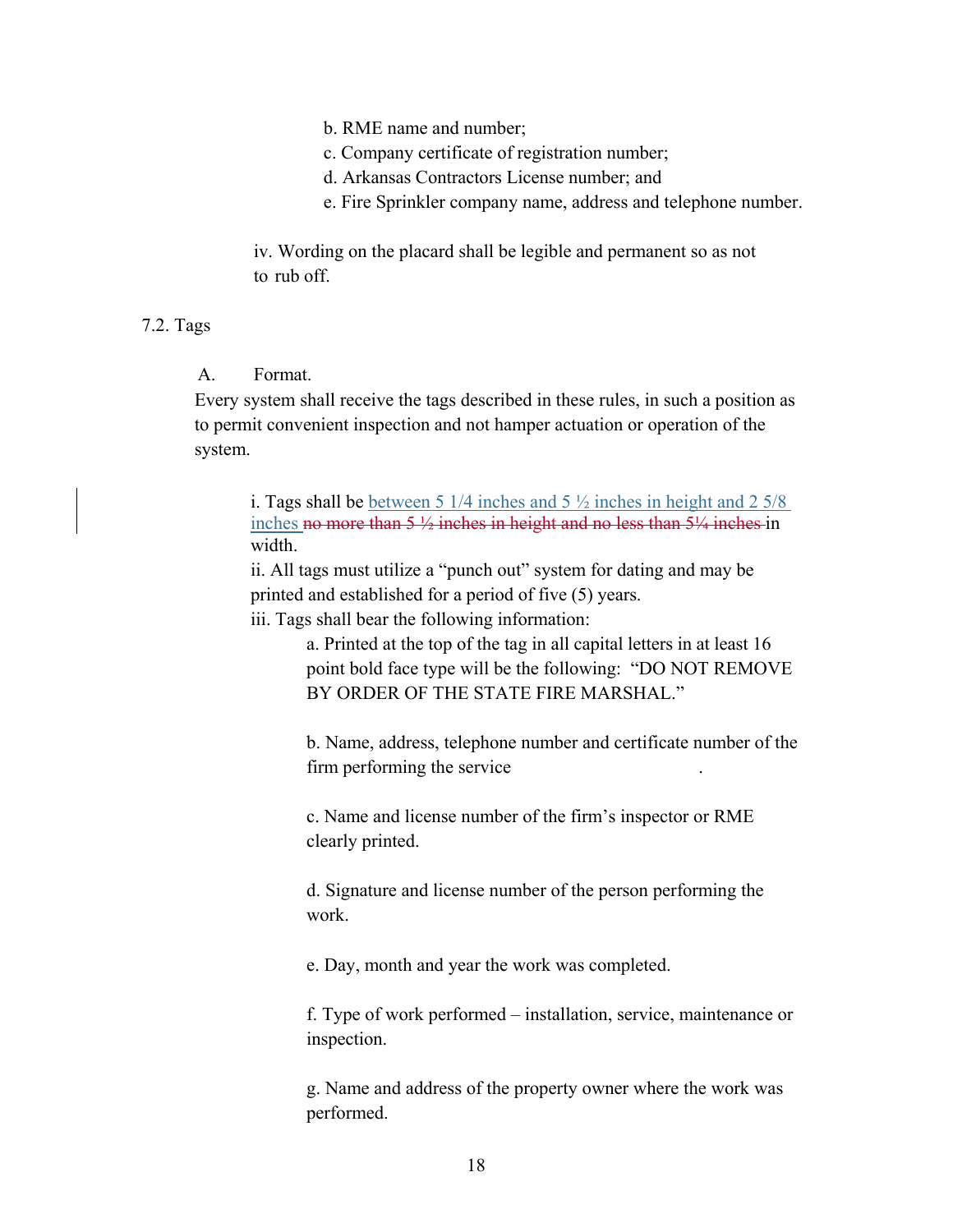h. Description and address of the property where the work was performed.

i. Comments/Impairments (shall include 3 or more lines).

B. Original Installation Tag. Once a licensed fitter or inspector has successfully tested any new system as required by NFPA, such system is eligible for being placed into service after the licensed fitter affixes the original installation tag, fills out the Contractor's Material and Test Certificate, and the system is accepted by the AHJ.

C. Service Tag. A licensed fitter shall affix a service tag after performing work on any existing system, whether the alterations made are due to demolition, addition, or correction of deficiencies or impairments, or other service work.

D. Inspection, Test, and Maintenance ("ITM") Tag. Using forms approved by the Board, a licensed inspector shall affix an ITM tag on any system that has successfully passed inspection.

E. Green Tag. Any system that is green-tagged is understood to have successfully passed inspection by a licensed inspector or RME utilizing approved inspection forms. .

### F. Yellow Tag.

i. Impairments, critical deficiencies, and noncritical deficiencies, as described in NFPA 25 and its Table E.1, warrant a yellow tag.

ii. An RME or inspector who finds an impairment, critical deficiency, or noncritical deficiency must hang a yellow tag, notify the building owner, and send the Inspection Report to the AHJ. This information must be sent by mail or fax within fourteen (14) business days of inspection.

### G. Red Tag.

i. Any system that is red-tagged is understood to be emergency impaired and is not acceptable to connect to in the case of emergency operations. ii. An "impairment" Is a shutdown of a system or portion thereof. The two types of impairments are as follows:

> a. Emergency. A condition where a water-based fire protection sprinkler system or portion thereof is out of order due to an unexpected occurrence, such as a ruptured pipe, an operated sprinkler, or an interruption of the water supply to the system. All impairments that would interfere with the fire department's ability to rely upon the fire sprinkler system's reliability are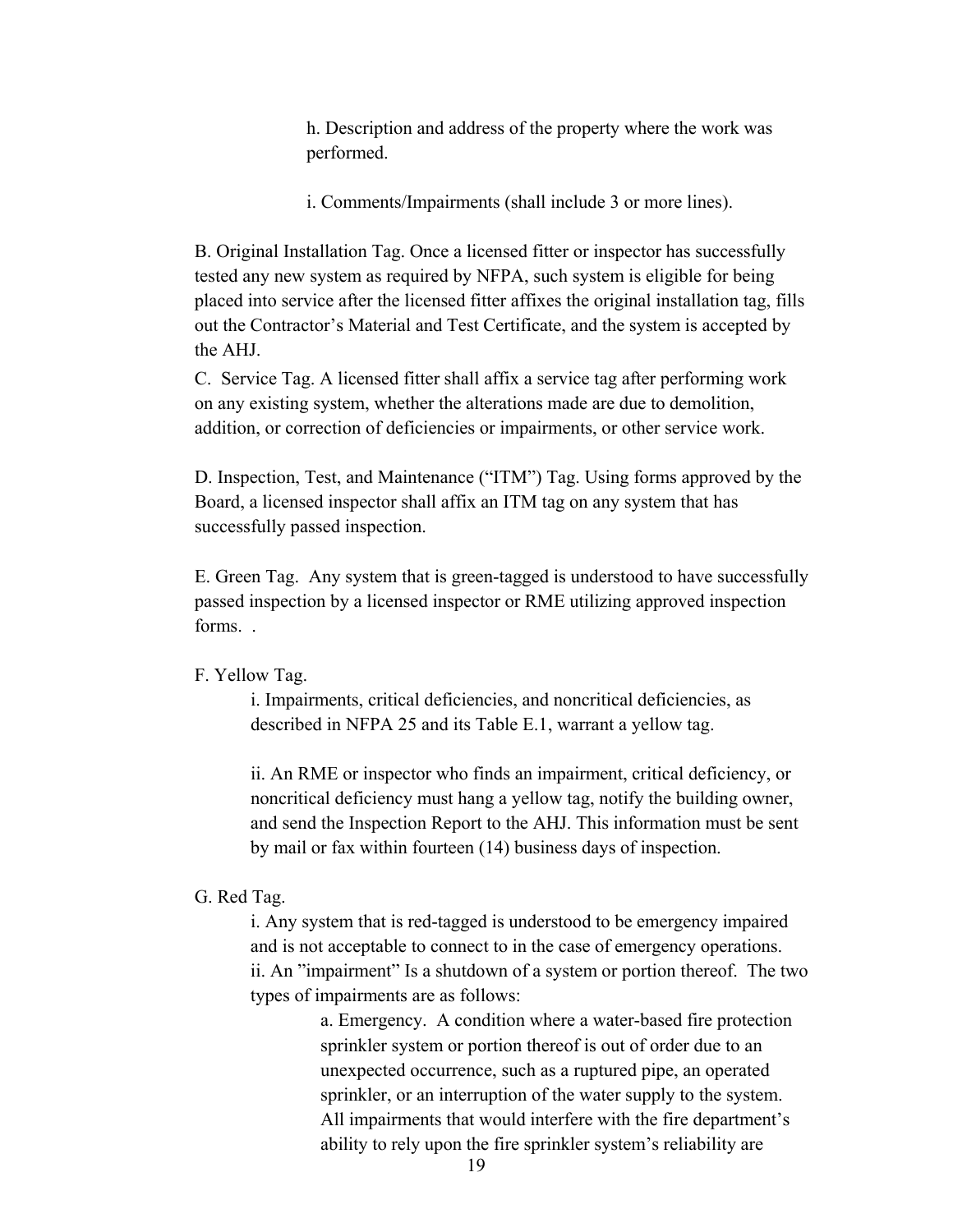considered to be Emergency Impairments. (Example: a potential or immediate hazard that jeopardized water flow conditions in the fire department connection supply line, bad fire department connection threads, an obstruction in the FDC fire department connection supply, any openings in the system (whether piping or sprinklers, defective FDC fire department connection check valves, etc.)

b. Pre-Planned. A condition where a water-based fire protection sprinkler system or a portion thereof is out of service due to work that has been planned in advance, such as revisions to the water supply or sprinkler system piping.

iii. If a licensee finds an emergency impairment in a system, he shall complete and affix a red tag. Also, one laminated red tag is to be placed on the exterior fire department connection (peel and seal clear laminate is acceptable). The RME or inspector shall discuss the impairments with the owner and immediately notify the local AHJ or State Fire Marshal's Office within 24 hours, either by telephone or in writing, and follow up by sending a copy of the inspection report or a copy of the completed tags (front and back) by mail, email, or fax within five (5) business days of inspection.

H. Authorized Tag Personnel. Only the following persons are authorized to attach or remove tags:

i. A fire protection sprinkler system firm's RME, fitter, or inspector;

ii. State Fire Marshal's Office; or

iii. AHJ.

I. Prior to performing any service work, a service tag shall be placed on the riser of the system being serviced and such tag shall be updated as the system is serviced. This tag shall remain until further service work is performed and another service tag is placed on the system.

# **SECTION 8. BOARD MEETINGS**

8.1. The Arkansas Fire Protection Licensing Board will conduct at least four (4) regular meetings per year. Special meetings of the Board may be called at any time by a majority of the Board or at the discretion of the Chairman of the Board.

20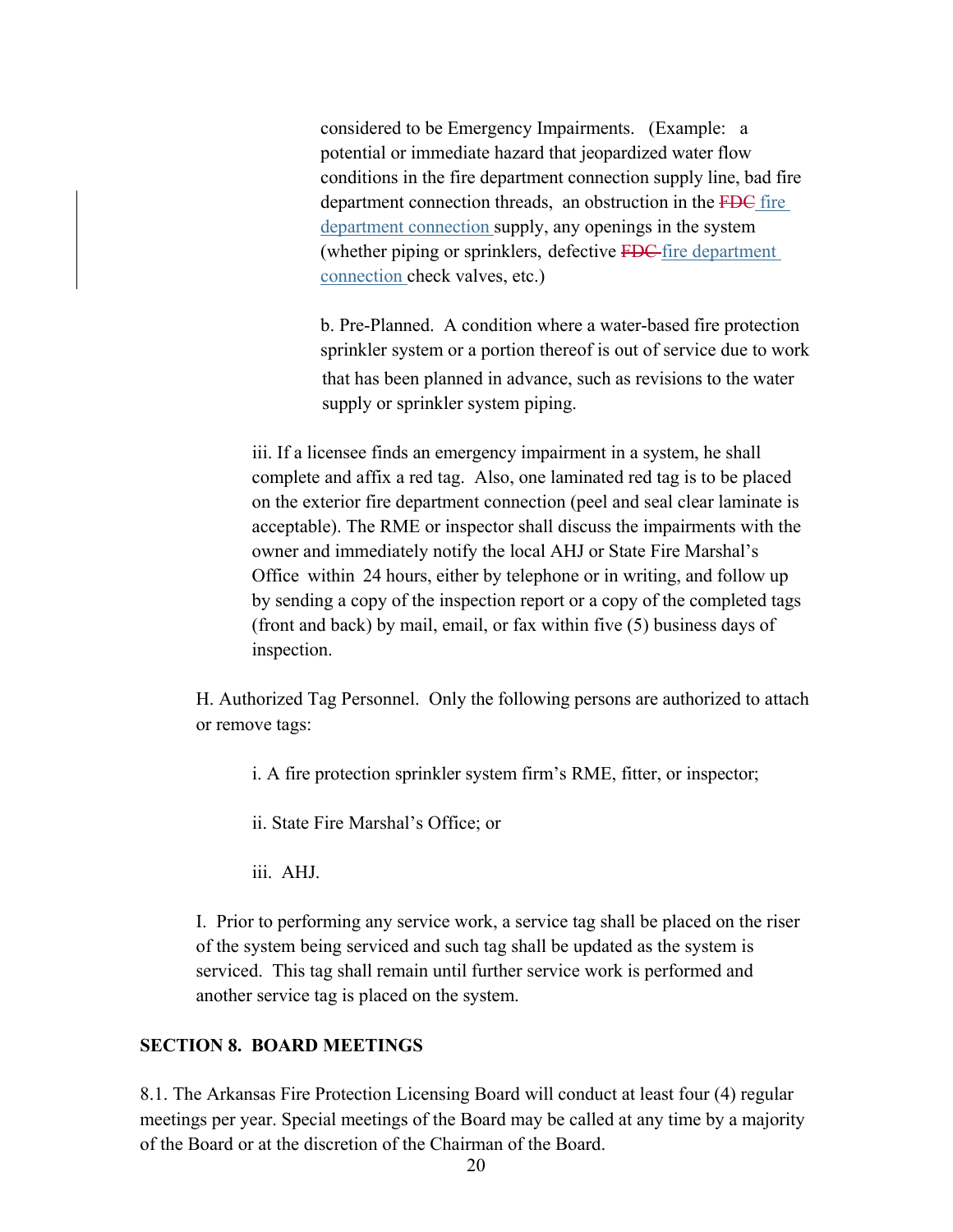8.2. The Chairman of the Board will preside at all meetings. The Co-Chairman will preside in the Chairman's absence.

8.3. Any person desiring to appear before the Board shall, at least 15 days prior to such meeting, file with the Board a written request therefore, in which the nature and purpose of the appearance shall be clearly and concisely stated to fully apprise the Board of the basis and extent of such business. An estimate of time needed must be stated on the request.

8.4. The Board shall arrange the order of business of all meetings of the Board and shall at least ten (10) days prior thereto notify all persons who are to appear before any such meeting the place and approximate time to appear before the Board.

8.5. The Chairman may establish such committees as shall be necessary to carry out the affairs and further the purposes of the Board. The Chairman shall appoint the membership to all committees.

8.6. Complaints must be submitted to the Board in written form. The Board staff will date stamp the complaint and a complaint number will be assigned when received in the Board office.

8.7. Investigation. The Board may, on its own motion, initiate investigations. The Board or a designated Board committee will review the complaint and determine whether the allegations fall within the Board's jurisdiction and whether to proceed to investigate the allegations. Once the investigation is complete, the Board or a designated Board committee will determine whether there is sufficient evidence to make a *prima facie* case that the Board's statutes or rules have been violated.

8.8. Hearings. If it is determined there is a *prima facie* case, the Board or a designated Board committee will either issue a Notice of Hearing or invoke the alternate proceedings described in 8.9. All hearings will be conducted in accordance with the Administrative Procedures Act, A.C.A. §§ 25-15-201 et seq.

### 8.9. Alternate Proceedings.

A. If the Board or the Board's designated committee determines that violations, if proved, would not warrant license suspension, revocation, or a fine greater than one thousand (\$1,000) dollars, the committee may recommend the complaint be handled in a summary manner. The decision will be referred to the Board Chairman for acceptance or rejection.

B. If the Board Chairman approves the use of alternate proceedings, the respondent will be notified that he has violated the Board's law and the Board